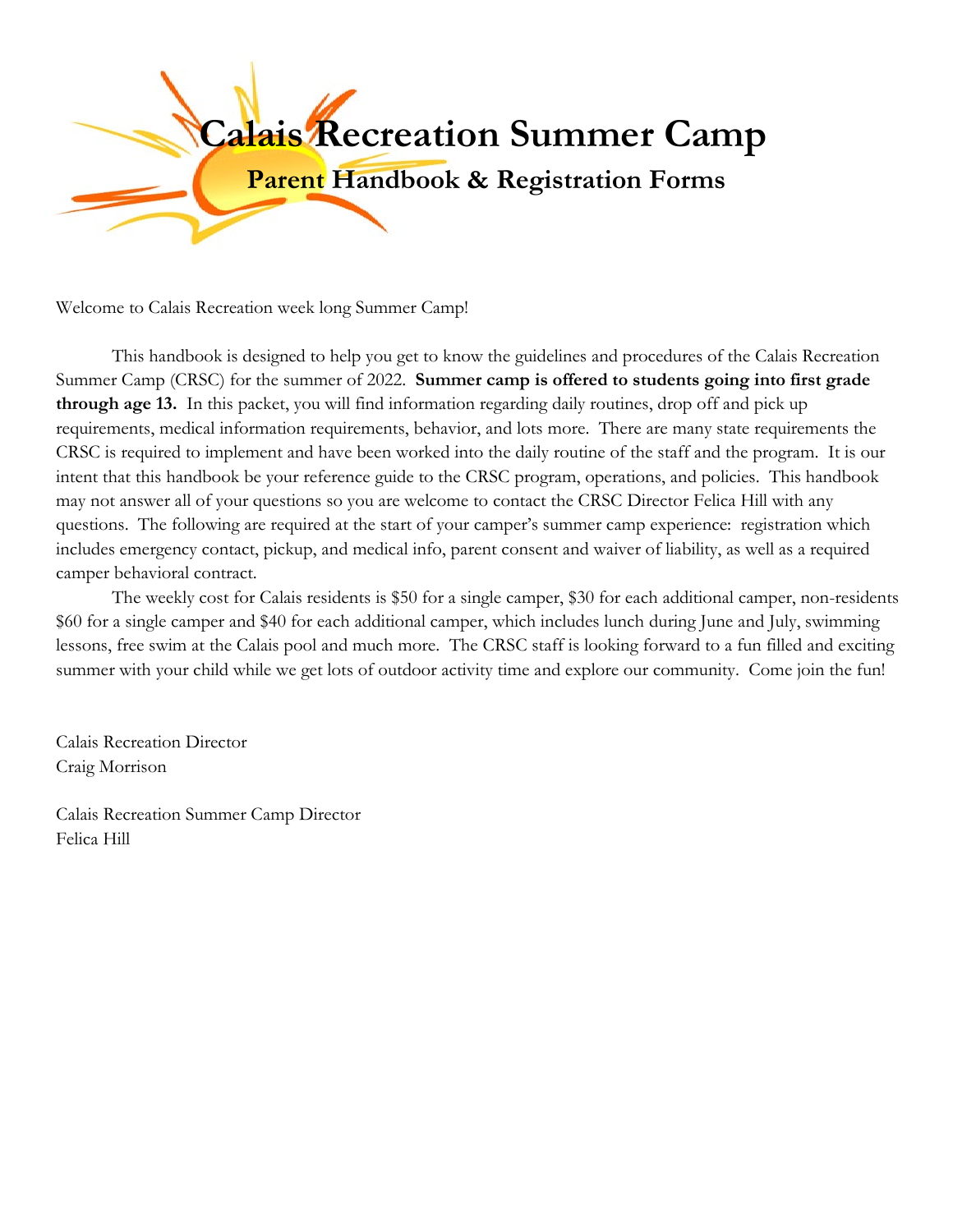# **Ages of Campers Eligible to Attend week long Summer Camp**

Calais Recreation Summer Camp is available to students going into first grade through age 13. Campers must have completed one year of school.

#### **Important Phone numbers:**

Calais Recreation Summer Camp Director – Felica Hill 730-8028 Calais Recreation Director – Craig Morrison 454-2761 cell number 214-8792

#### **Camp Dates for Summer 2020**

June 20-24 June 27-July 1 July5-8 July 11-15 July 18-22 July 25-29 August 1-5 August 8-12 August 15-19

#### **Registration Forms**

All children must have a completed registration form. If your child's registration form is not filled out on the first day of camp, the parents/guardians will need to have it completed by the start of the camper's second day of camp or the camper will not be able to attend until it is completed. This form is required and extremely important as it will provide emergency contact information, health info, allergy information etc.

### **Cost**

Calais residents-The weekly cost is \$50 for a single camper. For a family, the cost is \$50 for one camper and \$30 for each additional camper. The cost includes lunch during the June and July, swimming lessons, free swim time at the Calais pool and all activities that are for the entire camp group.

Non-Calais residents-The weekly cost is \$60 for a single camper. For a family, the cost is \$60 for one camper and \$40 for each additional camper.

### **Payment**

Payment is required to be paid in full on Monday, the first day of each weekly session and given directly to the camp director or other authorized staff member for that week. **Any other arrangements for payment are required to be made directly with the Camp Director prior to the start of each weekly session.**

## **Day Rate**

Day Rate is \$15 per day

#### **Late Payments**

Payment is required to be paid in full on Monday, the first day of each weekly session. Any other arrangements for payment are required to be made directly with the Camp Director prior to the start of each weekly session. Campers with an unpaid balance for two weeks will be dismissed from camp until the balance is paid in full and will be able to participate each week thereafter when paid for in advance. In addition, if you leave summer camp with a balance due, your children will not be eligible to participate in summer camp the following summer until the balance due is paid in full.

#### **Drop –off & Sign in Requirement**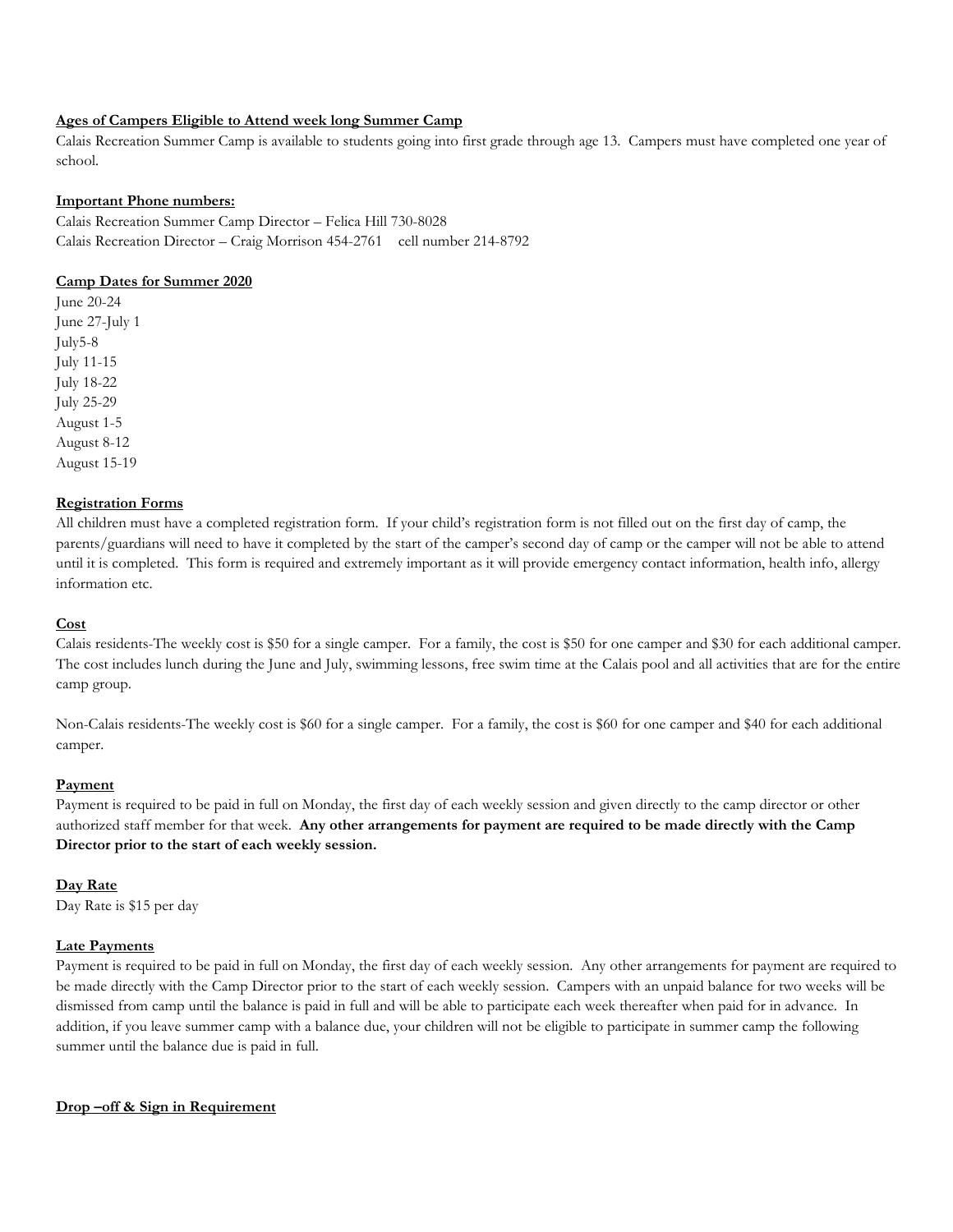Morning drop-off time is 7:30-8:15 at the Recreation Center. Earlier drop-off time will not be permitted.

**\*The camper must be signed in by the person dropping him/her off** and list the person who will be picking the camper up at 4:30 pm. The pick-up person must be on the authorized list of the registration. New people may be added, just ask to see your child's form and you can add them to the list.

# **Late Drop Off**

Campers will NOT have alternative care if arriving late and the group has already left for a field trip. It is up to the parent to bring the late camper to the field trip location if the camper is to participate.

## **Pick-up & Sign out Requirement**

Afternoon pick-up time is 4:30 at the Calais Elementary School, pool, or ball field (beside the pool) depending on weather. At morning drop off staff will communicate with parents/guardians which location will be the pickup location for that given day. Weather often dictates this so it may change. If the campers are not at one location please check another.

Pickup times later than 4:30 will not be permitted unless prior arrangements have been made directly with the day camp director.

## **All campers must be signed out by an authorized pick-up person listed on the Day Camp registration form.**

#### **Authorized Pick-Up List**

The Authorized Pick-Up list is designed to protect your child and is included as part of the required Registration form. Each camper is required to have people who will be picking him/her up at the end of Day Camp, or any time during Day Camp, on his/her authorized pickup list which is located on the CRSC registration form. Additional people can be added by contacting the Day Camp Director. NO camper will be released to any pick-up person not on the authorized list. In case of an emergency parents/guardians are required to contact the Day Camp director, Recreation Center Director, or a summer camp staff member. Please update this information, as needed, with the director or another counselor.

## **Walkers/Bike Riders**

If you live near the Calais Elementary School and pool you may have your child walk or ride a bike to summer camp. You must provide your consent for the camper to be dismissed at 4:30 to walk/bike ride home. If you give your child permission to walk/bike ride home he/she will be required to sign himself/herself out of camp at 4:30, no earlier. A summer camp staff member will initial and document the time the child left, and you understand that Day Camp staff is no longer responsible for your child.

**All day field trips may leave early in the morning so remind your child to be on time** and have everything he/she may need for the day. If the walker/bike rider arrives after 8:30 he/she may miss the field trip departure time.

Helmets/Road Safety - Please talk to your child about helmet and road safety. Day Camp staff is not responsible for making sure the biker is wearing his/her helmet or following road safety rules upon signing himself/herself out of day camp.

#### **Counselors**

Each child will be assigned a counselor. This will allow your child to have a specific contact person at camp who will be responsible for attendance, and head count throughout the day. In the morning at drop off time this will give you a person to touch base with to let him/her know if your child had a rough start to the day or other information you feel might be important. At pick up time at the end of the day this will allow you to have one person whom you can speak to about your child's day.

# **\*\*If you have any major concerns about your child, the program, behaviors, or counselors, please see the Calais Recreation Summer Camp Director Felicia hill.**

**Medication/Severe Allergies**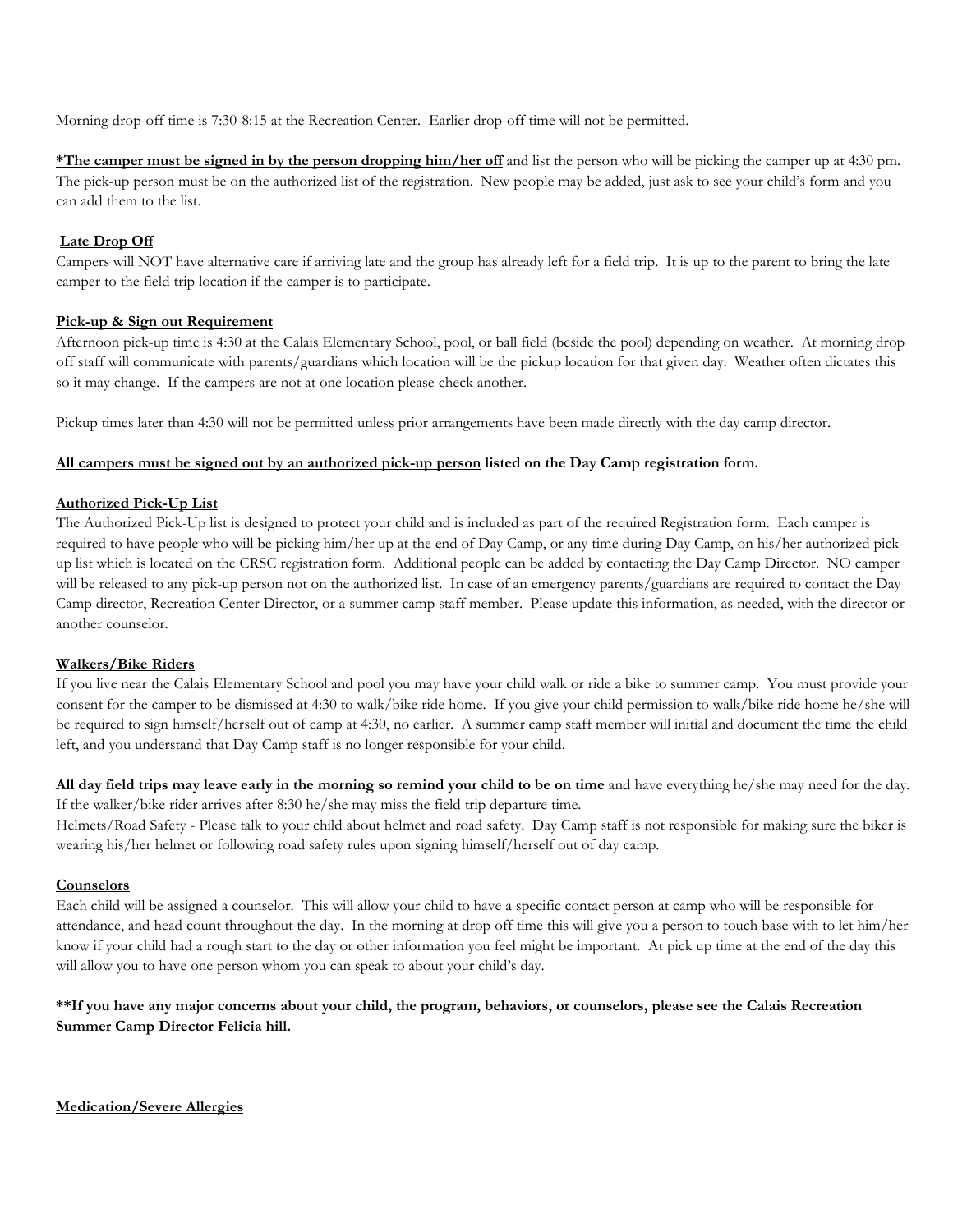Campers who need to take medication during the day **will be required** to have the **Request for Administration of Medication Form**  completed. To ensure the safety of all CRSC campers, **ALL** medications are required to be locked up during program hours. The only medication exception that will be made from being locked up are emergency medical devices such as Epi pens, asthma inhalers, and any other emergency medical device **ONLY** if the **Request for Administration of Medication Form is completed and on file.**

### **All medications are required to be:**

.

- in the original container
- **with the medication name, visible**
- **child's first and last name printed on the container with permanent marker**
- **Placed in a Ziploc bag with the child's first and last name printed on the outside of the Ziploc bag.**

For camper's who have the required forms completed and on file, an authorized CRSC staff member will provide the medication to the camper when required and as documented on the **Request for Administration of Medication Form**. Each dose of medication given to a child will be documented on the child's Administration of Medication Documentation Form showing the child's name, name of medication, date, time given, and the name of the person giving the medication.

If a parent/guardian is not willing to complete **Request for Administration of Medication Form**, medication for that camper will not be accepted by staff, and the camper will need to have a parent/guardian/authorized adult come to the camper's location to provide and administer his/her medication when needed during day camp hours.

All parents are required to complete the health and allergy forms Those campers with severe allergies (i.e. peanuts, etc.) are required to have the allergy portion of the registration form completed and have outlined the required treatment in case of a reaction. If a child has a reaction the person listed as the emergency contact on the allergy section of the form will be contacted first and if that person is not available then staff will attempt the first person on the emergency contact list on move down the emergency list to the first available person.

## **What to bring to camp**

Your child will need to bring

- **backpack**
- towel
- bathing suit
- sunscreen
- swim shirt (t-shirt or rash-guard swim shirt)
- a change of clothes
- sweatshirt or jacket
- flip flops
- sneakers
- lunch
- snacks to fuel your camper's busy day
- and enough water to last your child throughout the day

Please label all items in your campers back pack. During the weeks when lunches are available through the summer lunch program camp can provide lunch if your child is in attendance at 8:15am when lunch count is taken or you may provide your camper with a lunch. Don't forget: snacks and water. Snacks and lunches, you send with your camper will need to have icepacks in them to keep them cool if necessary; refrigeration of camper's snacks and/or lunches is provided.

# **Lunch/Breakfast**

Camp can provide lunch/breakfast free of charge, if your child is in attendance in the morning at 8:15am when lunch count is taken or you may/will need to provide your camper with a lunch.

## **Electronic Devices**

Please keep all electronic devices at home! This is to ensure campers are participating in the scheduled activities and having fun with friends, which is what Summer Camp is all about! Staff will not be responsible for any electronic devices brought to camp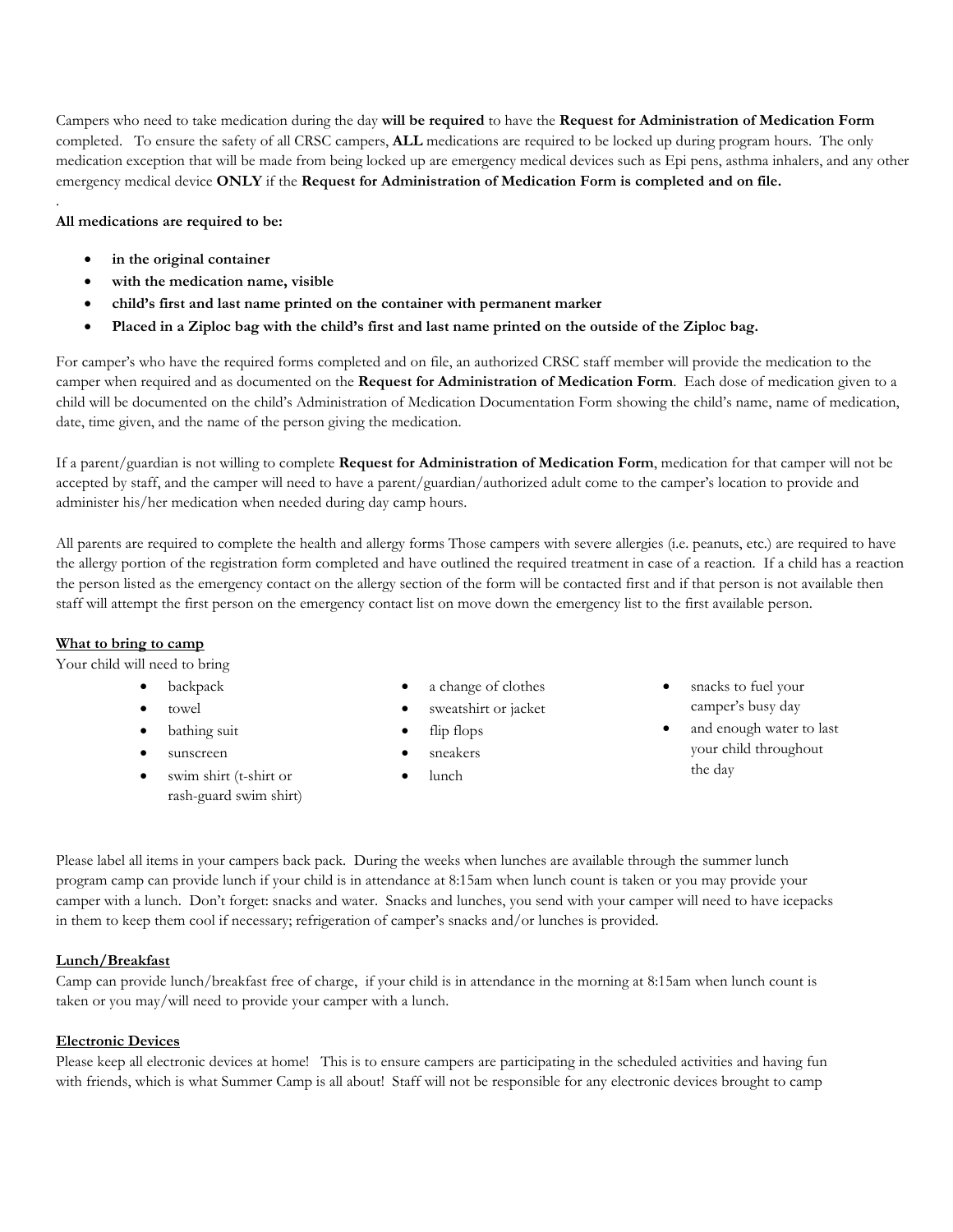by campers. While staff will help campers as much as possible with their belongings such as sandals, towels, lunch boxes, summer camp staff is not responsible to keep track of electronics.

### **Lost or Stolen Items**

Calais Recreation Summer Camp staff is not responsible for lost or stolen items. We recommend valuable items be left at home.

### **Schedule**

Swimming lessons will be available on Tuesdays and Thursdays once the Calais Rec pool is open.

#### **Activities**

Activities will include but may not be offered each session: group games, sports, swimming lessons, free swim, music and movement, art, reading, science experiments, library summer reading program, outdoor adventures, and when possible guest presenters.

## **Field Trips**

Getting out and about during the summer months to explore some great activities in our area will be a focus of the Calais Recreation Summer Camp. Activities some weeks include day long off-site field trips and part day off-site filed trips. All Campers will be required to attend the activities scheduled as there will not be coverage at the elementary school for anyone who does not want to participate. If your child does not want to attend an event for the day the parent/guardian will need to keep the child home for that day.

\*Keep in mind that activities may change due to inclement weather, unforeseen events, or safety reasons. CRSC will provide fun and engaging alternative activities if field trips are cancelled.

#### **Swimming**

Prior to swimming in the Calais pool, your child will be required to participate in a swimming 'placement test' with certified life guards. This will determine the areas in the pool he/she will be allowed based on his/her swimming ability level. Your child will be able to take the test at various times throughout the summer as his/her abilities improve.

#### **Sunscreen**

Please talk with your child about the importance of using sunscreen. Campers need to take responsibility to ask for help and try to apply his/her own sunscreen when possible.

Sunscreen will not be provided by the Summer Camp except in cases of emergency when a camper's sunscreen has run out, and that portion of the Sunscreen Authorization has been consented to and initialed.

A swim shirt is recommended for all campers. This can be a tee shirt or a rash-guard swim shirt and will allow the camper to cover up while swimming if he/she is getting a burn.

Prior to leaving for the pool or going outside for extended periods of time, summer camp has a scheduled time for sunscreen application. Staff will do everything possible to make sure your camper is protected from a burn, but the reality is that burns are a possibility. Please discuss with your child the need for swim shirts and sunscreen, the importance of asking for help to apply sunscreen if needed.

**During pool/water days' sunscreen breaks are taken and sunscreen will be reapplied. Staff will assist those that need help. Staff will NOT argue with campers about putting on sunscreen and parents/guardians will be informed if their camper is refusing to apply sunscreen. It is recommended campers use sunscreen SPF 30 and be marked with his/her name; all sunscreen left behind at the end of camp season will be thrown away.** 

## **Bugspray**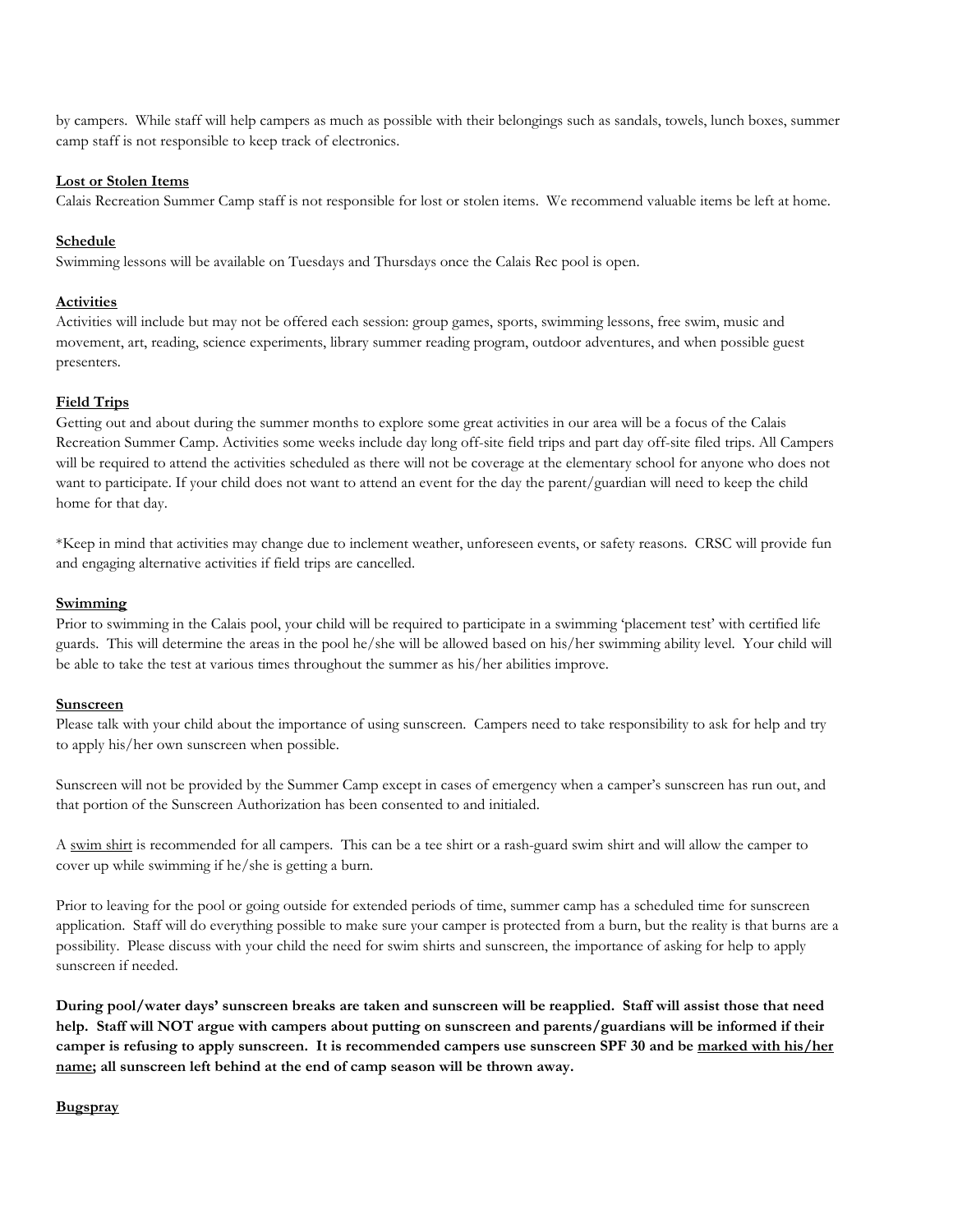#### **Camp Rules/Behavior & Camp Regulations**

The below camp regulations are applicable to all persons attending this camp. The following are **NOT** allowed under any circumstances and will likely be cause for expulsion from camp

- Threatening another person
- Disrespect for other's property
- Obscene language/curse words
- **Fighting**
- Bullying

• Graffiti

- **Disrespect**
- Disrespect for camp property

# **Refunds or credits will not be issued for absences due to suspension or expulsion due to any of the above.**

It is the goal of this camp staff that every child has a positive, fun, and safe experience at camp. To help ensure this, we require you and your child reads and signs the **Summer Camp Behavior Contract** (one of the required forms for attending summer camp). If you have any questions about these requirements please contact the CRSC Director.

Please speak with your child about the importance of proper camp behavior. Summer camp staff is very concerned with the safety of **all** children at camp and these camp rules will help ensure that safety. The camp rules are as follows:

- 1. I will be respectful and use kind words to everyone in the camp.
- 2. I will respect the camp facilities, the property of others, and keep my hands to myself.
- 3. I will stay with the camp group at all times and move from activity to activity so everyone can participate in the activities planned for each day.
- 4. I will use appropriate language. NO swear/curse words or mean words.
- 5. I will listen to and follow directions of **all** CRSC staff, including counselors and the director. This will keep me and other campers safe so we can have a fun summer.
- 6. I understand that as a camper, I will be held to the behaviors expected of everyone at CRSC.
- 7. I will have FUN!

Behavior that is unsafe will not be allowed. There will be many children whom the CRSC staff is responsible for and if a child's behavior creates an unsafe environment for him/herself, or others, he/she may be dismissed from camp.

## **\*What CRSC Staff will do to help children meet camp expectations:**

Positive reinforcement Teaching/Modeling expected behaviors Friendly reminders Transition Time Warnings Review of Signed Behavior Contract Time Out appropriate to the camper's age and in a location that is visible to camp staff.

#### **When the above does not work:**

**Phone call –** to the parents first and if unavailable summer camp staff will call those listed on the emergency contacts and/or authorized pickup list. This is utilized when the child is unsafe, uncooperative, disruptive, dishonest, and/or hurting others, and staff attempts to assist the camper to 'turn it around' have not been productive with changing the camper's behavior.

**One phone call home:** In most cases this is not necessary, but if needed CRSC staff hopes it will be enough to reinforce the rules and expectations of CRSC.